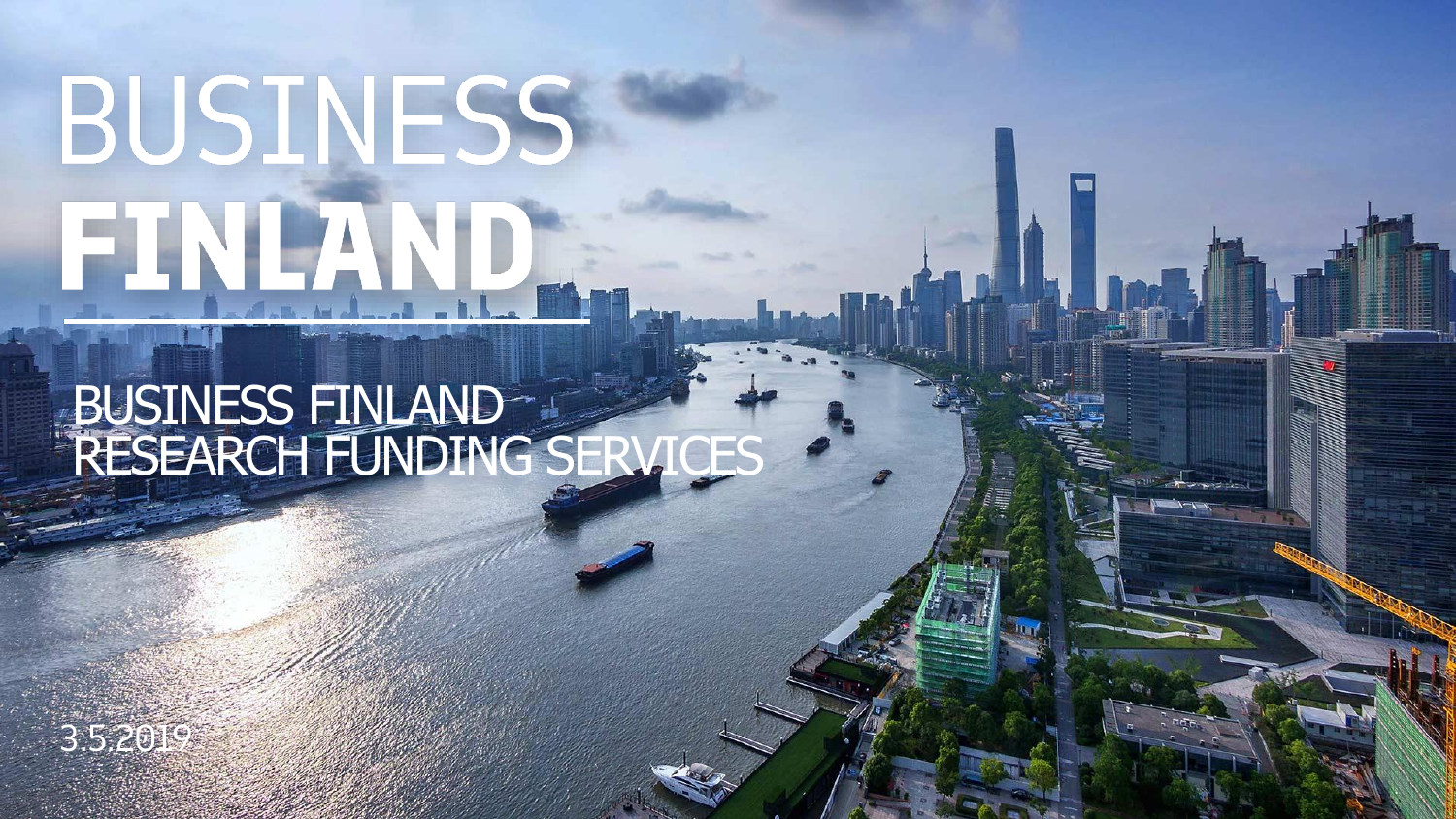

## **Why we renewed our research funding?**

We want to increase the effectiveness of research funding

The ability to create and utilize new ideas and to create a growing business should be improved in Finland

> OECD country report 2017 Holmström, Korkman, Vihriälä 25.8.2016 memo to government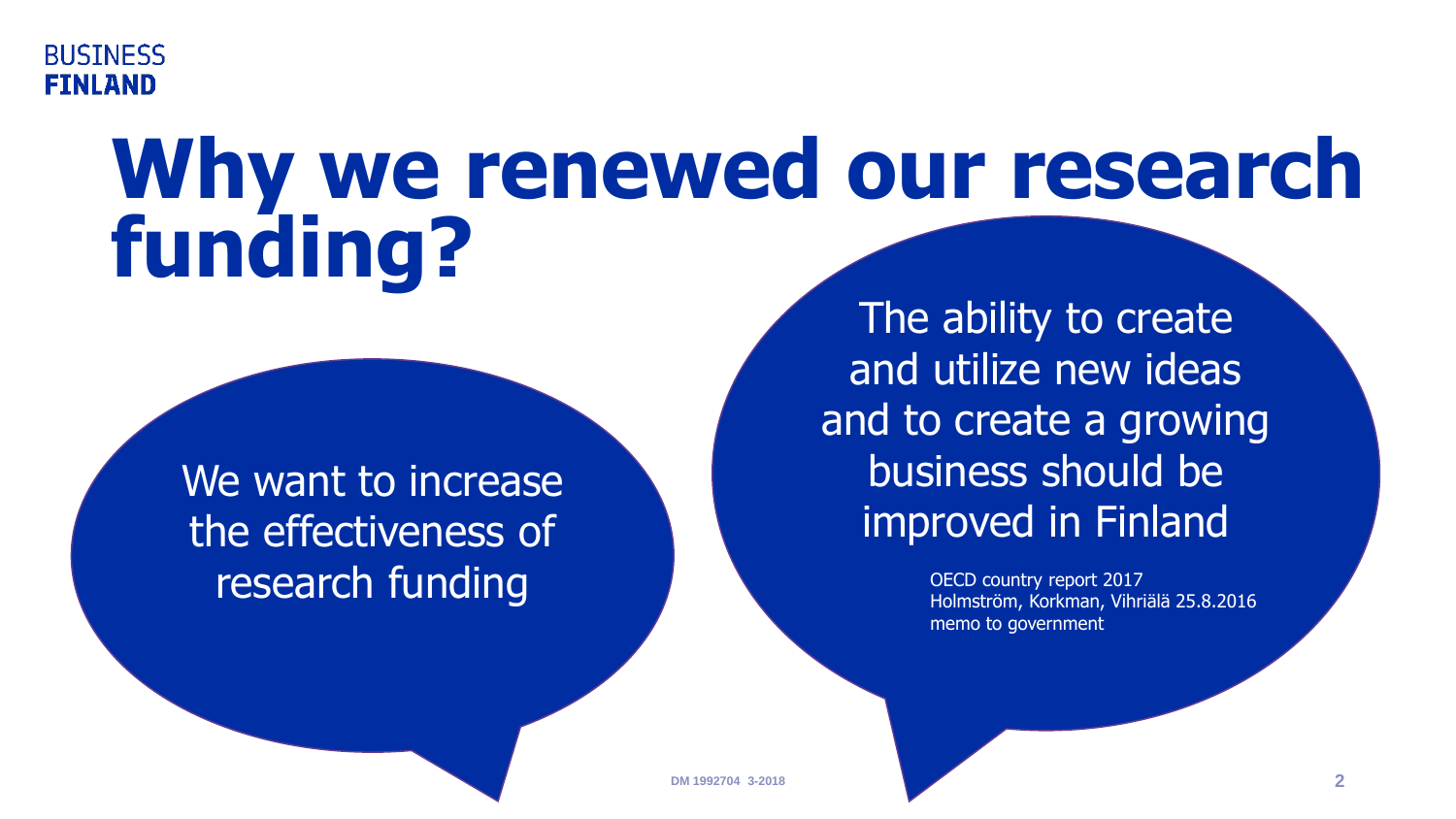## **Business Finland research funding**

**For research organizations that collaborate with companies to develop solutions for new business needs**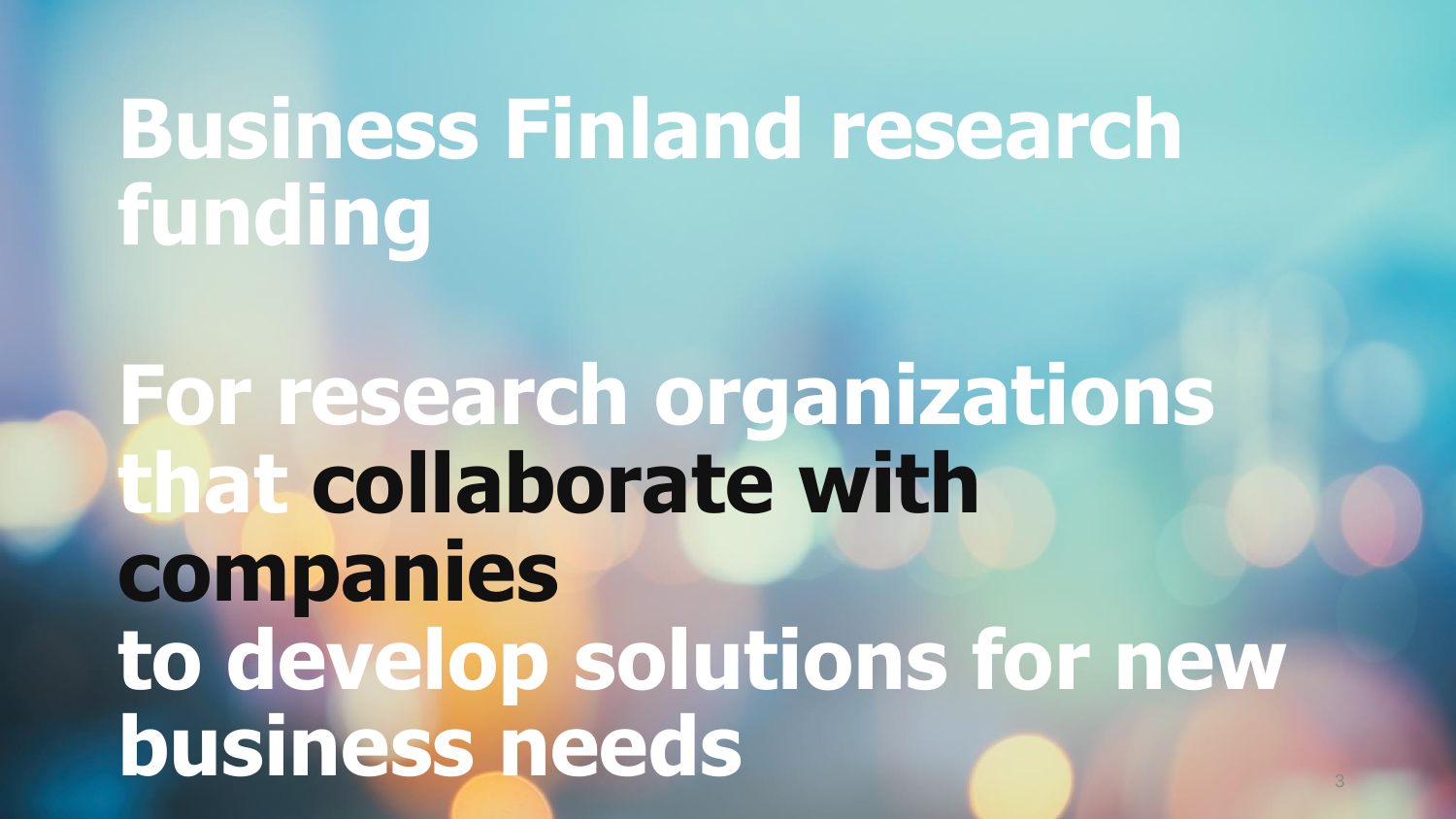

## **Equal cooperation side by side**

Business Finland aims to increase the use of research in companies and strengthen the societal influence of research by:

- Promoting equal cooperation between companies and researchers
- Supporting the research activities and the R&D in companies simultaneously, not consecutively.
- Providing feedback for research ideas even before the application process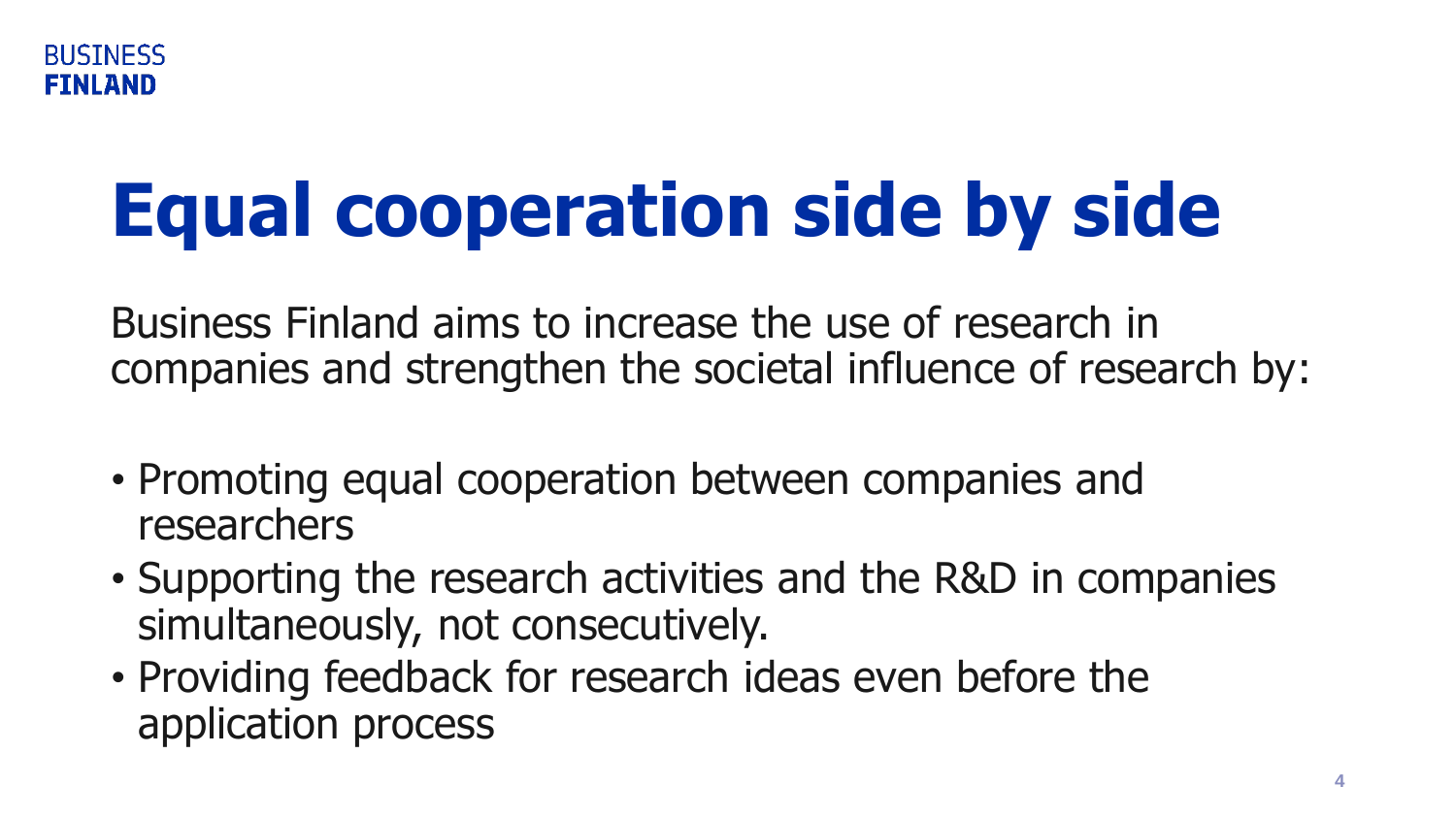#### **BUSINESS What has changed? FINLAND**



- Researchers and companies are encouraged to engage in more active cooperation
- Two new funding services: **Co-Creation and Co-Innovation**
- **Continuous application time**
- **Sparring before applying for funding**, contact first the Research Funding Team of Business Finland
- (Not affected by the change: New business from research ideas funding, ERDF funding and international calls (e.g. Eureka)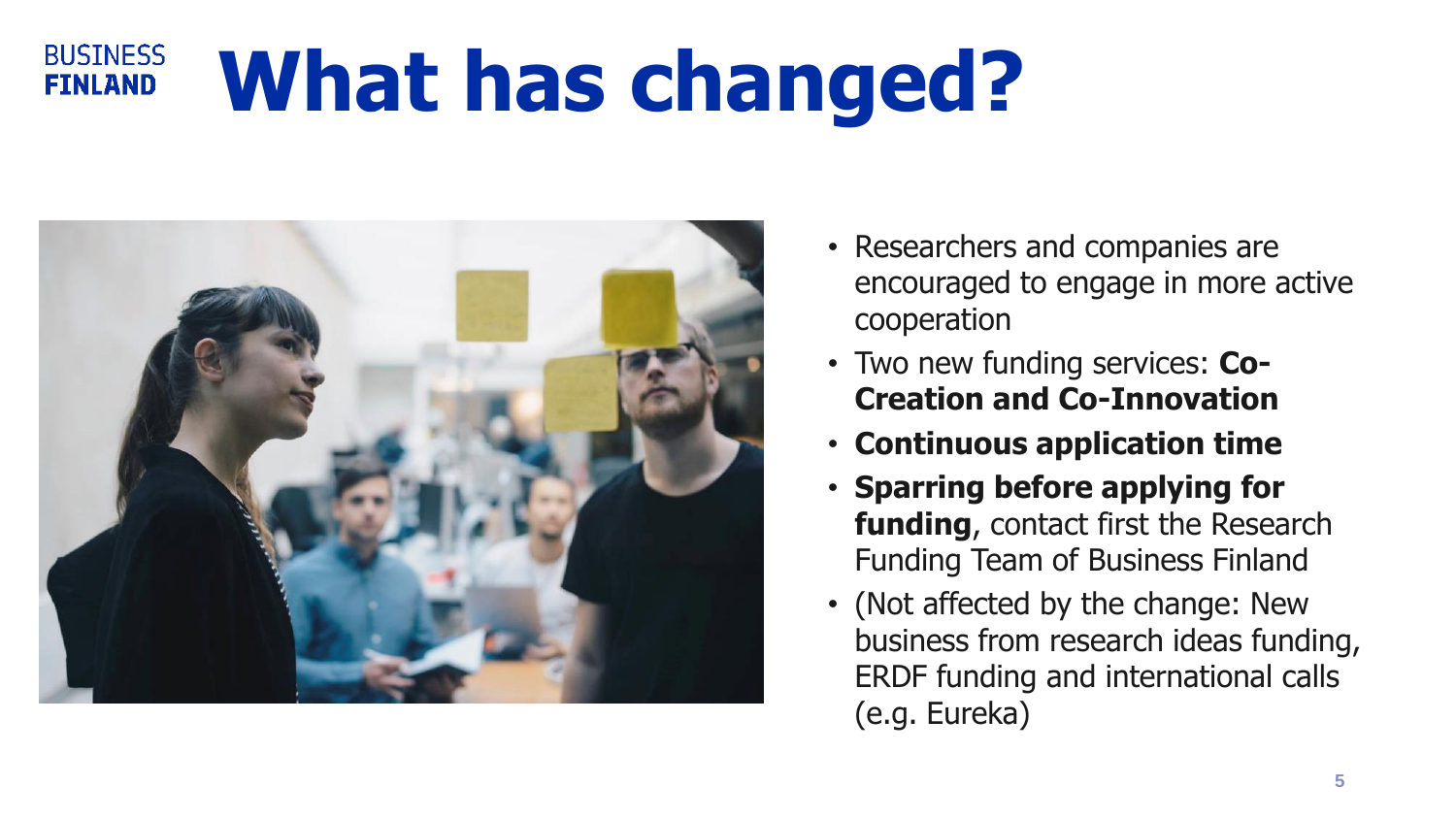#### **Our research funding services BUSINESS FINLAND**

| <b>Co-Creation</b><br>Develop a research idea, build on<br>cooperation                                                                  | <b>Co-Innovation</b><br>Search for solutions with the help of research,<br>cooperate and develop new export products                                             | <b>New business from</b><br>research ideas (TUTLI)<br><b>Create new knowledge and business</b><br>applications from research ideas |
|-----------------------------------------------------------------------------------------------------------------------------------------|------------------------------------------------------------------------------------------------------------------------------------------------------------------|------------------------------------------------------------------------------------------------------------------------------------|
|                                                                                                                                         |                                                                                                                                                                  |                                                                                                                                    |
| Research organizations and<br>companies develop the<br>research idea.                                                                   | Research organisations develop new<br>knowledge and solution models for new<br>business purposes and and companies<br>develop innovations for the global market. | Research organisations<br>prepare an idea for business<br>purposes.                                                                |
| The funding will ensure the                                                                                                             |                                                                                                                                                                  | Funding advances the                                                                                                               |
| demand and suitability of a<br>new research goal (problem<br>to be solved) to businesses<br>and construction of a new co-<br>operation. | Funding advances the use of research<br>knowledge, increases the creation of new<br>Finnish export products and strengthens<br>networks in ecosystems.           | commercialisation of<br>research ideas.                                                                                            |

**International and other special calls (ESA, ERDF, Eureka etc.) have their own specific criteria**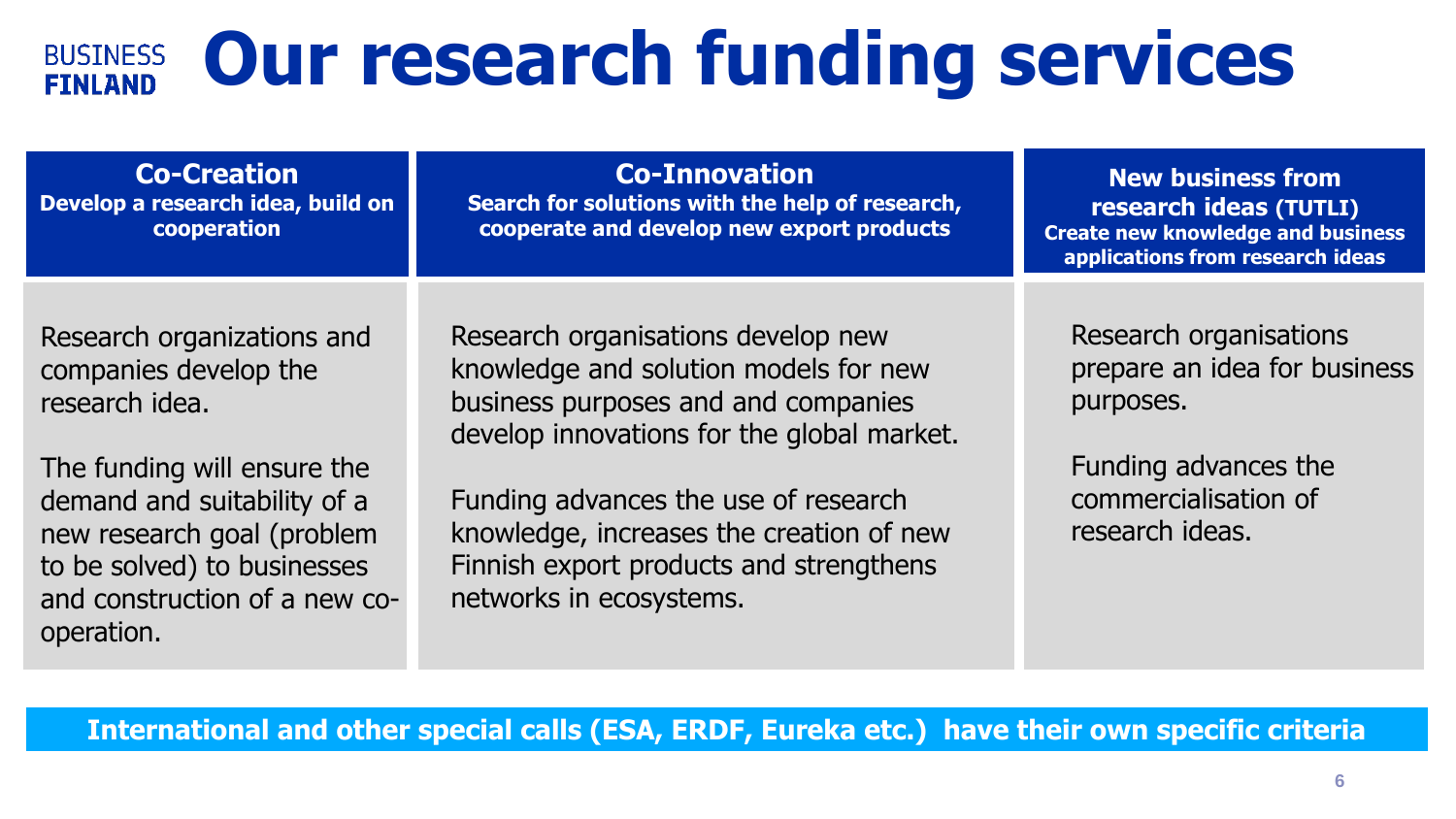#### **BUSINESS Two paths to funding FINLAND**

- If you have a new idea that could open up significant business opportunities for companies and you want to
- Investigate and develop the idea and its potential together with companies
- Create a consortium required for work and engage companies in development work

First contact the Research Funding Team of Business Finland for feedback on the idea. You may want to apply for Co-Creation funding.

If you already have the necessary companies committed to the project and development work already in the consortium, and you will be able to demonstrate the problem associated with the issue and the impact of its solution to the emergence of a significant business.

First contact the Research Funding Team of Business Finland for feedback and sparring. You may want to apply for Co-Innovation funding.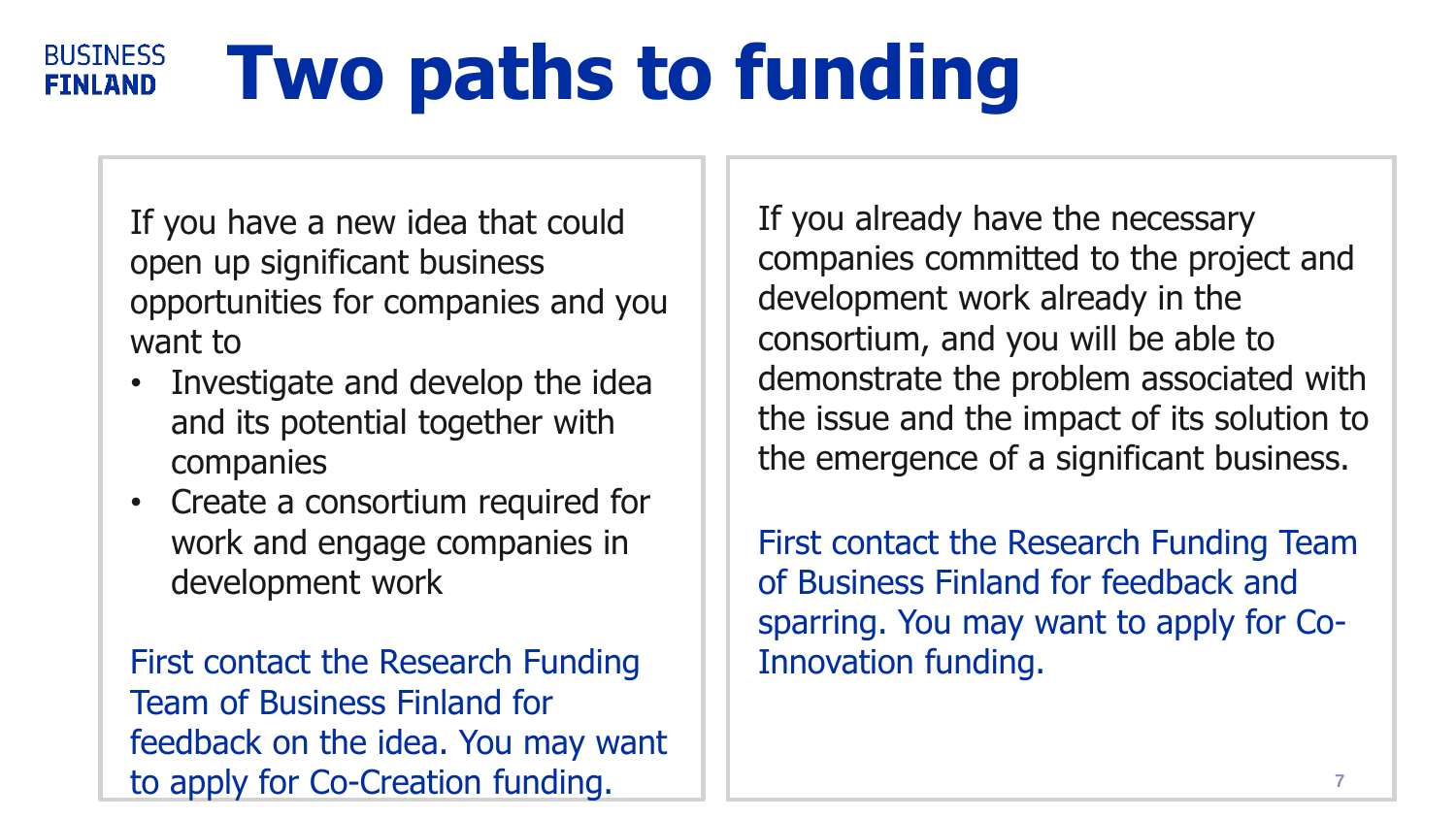

### **Research organisation**

Carry out high -level public research and simultaneously cooperate with companies

### **Company**

Renew your business activities by working closely together with researchers

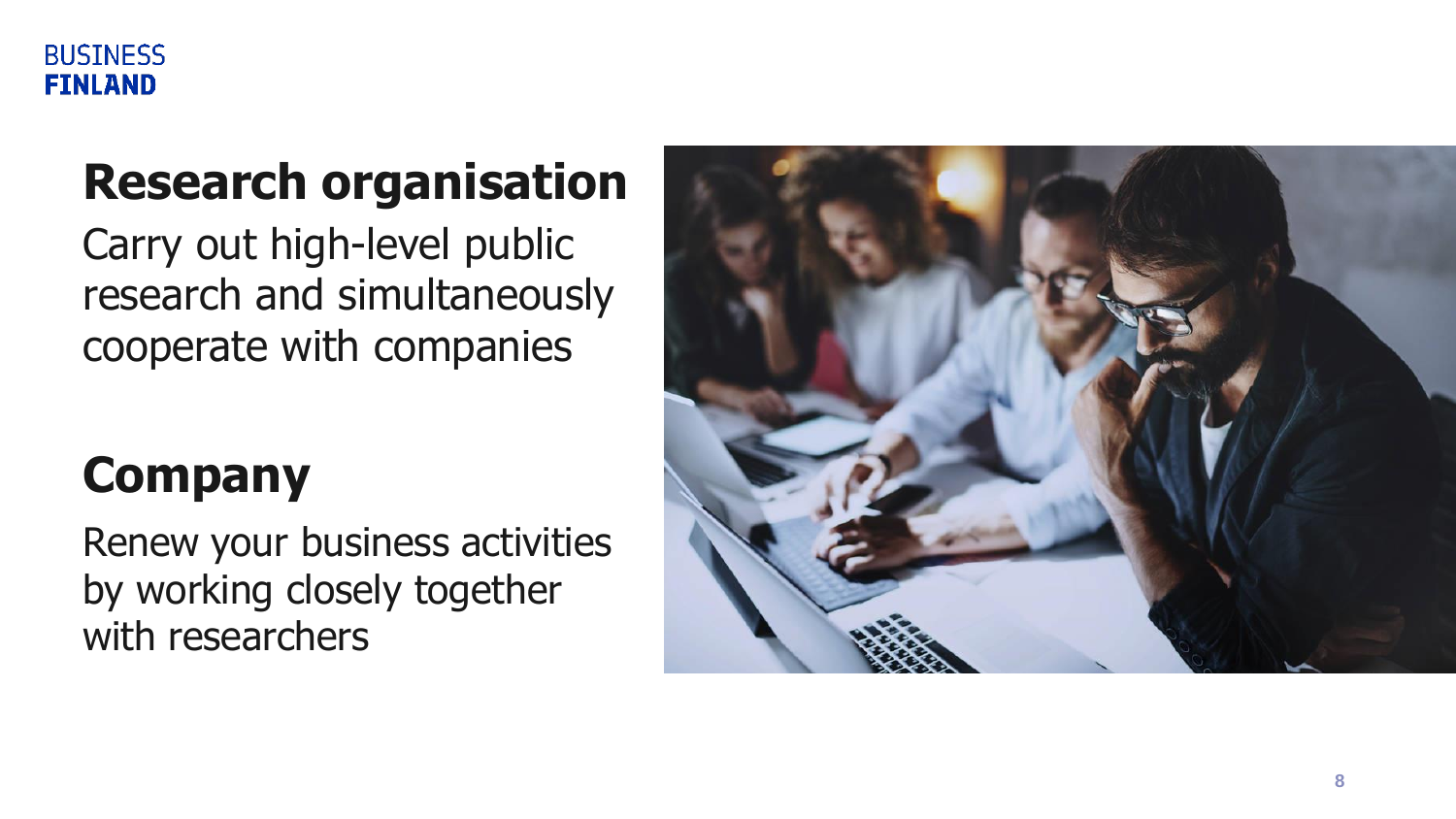## **Co-Creation funding**

Funding for developing a research idea and for building cooperative networks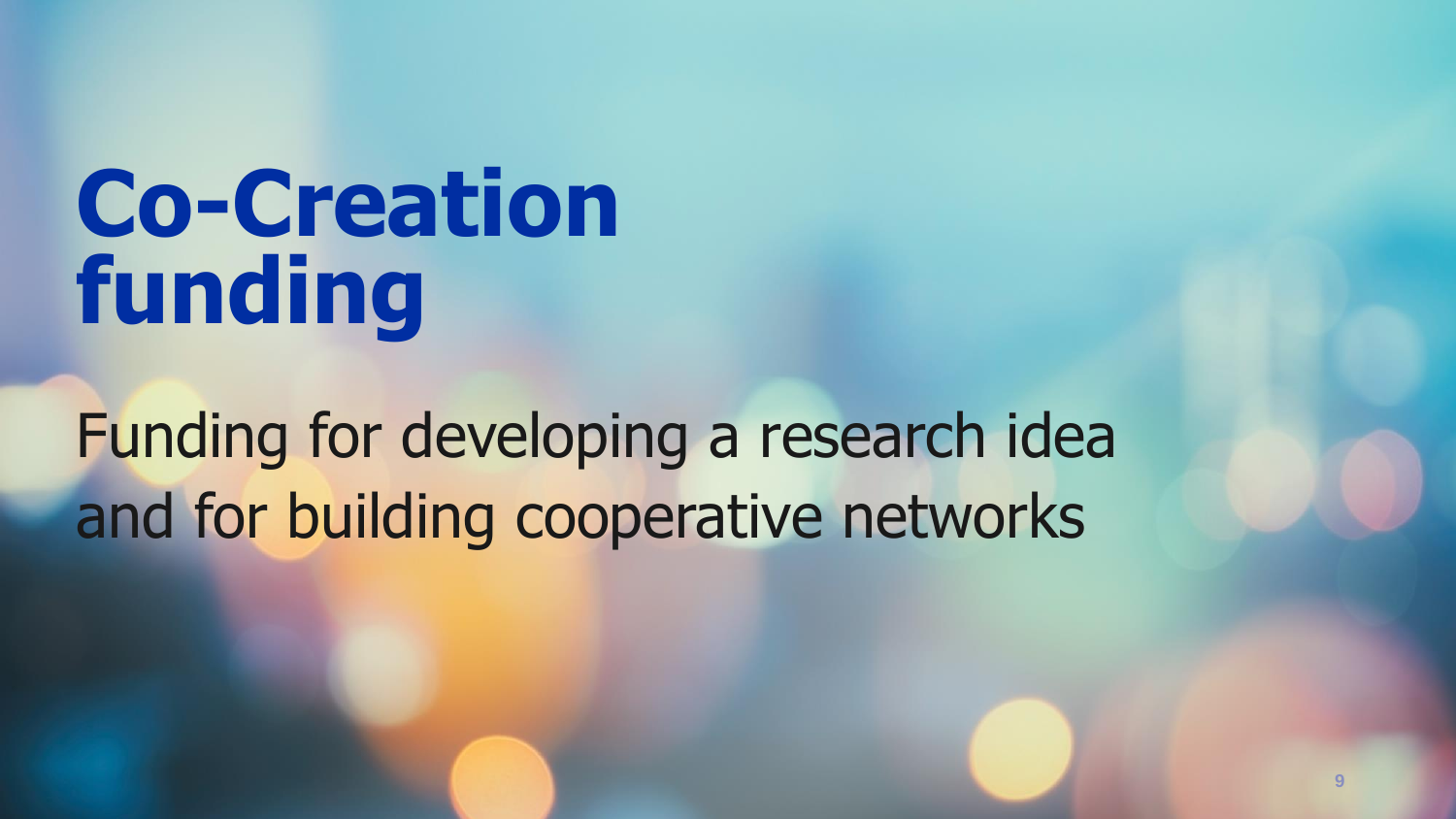

## **Co-Creation funding**

### **For whom?**

For research organisations aiming at a Co-Innovation project to be completed in close co-operation with companies

### **For what purpose?**

Research organisations and companies jointly develop a research idea. The goal is to create a Co-Innovation project (joint action) among companies and researchers. Funding ensures the need for the research goal and the solution and its suitability for business use. It also helps build a network for a possible Co-Innovation project.

Not necessary for all: Formed consortiums can advance directly to the Co-Innovation funding phase.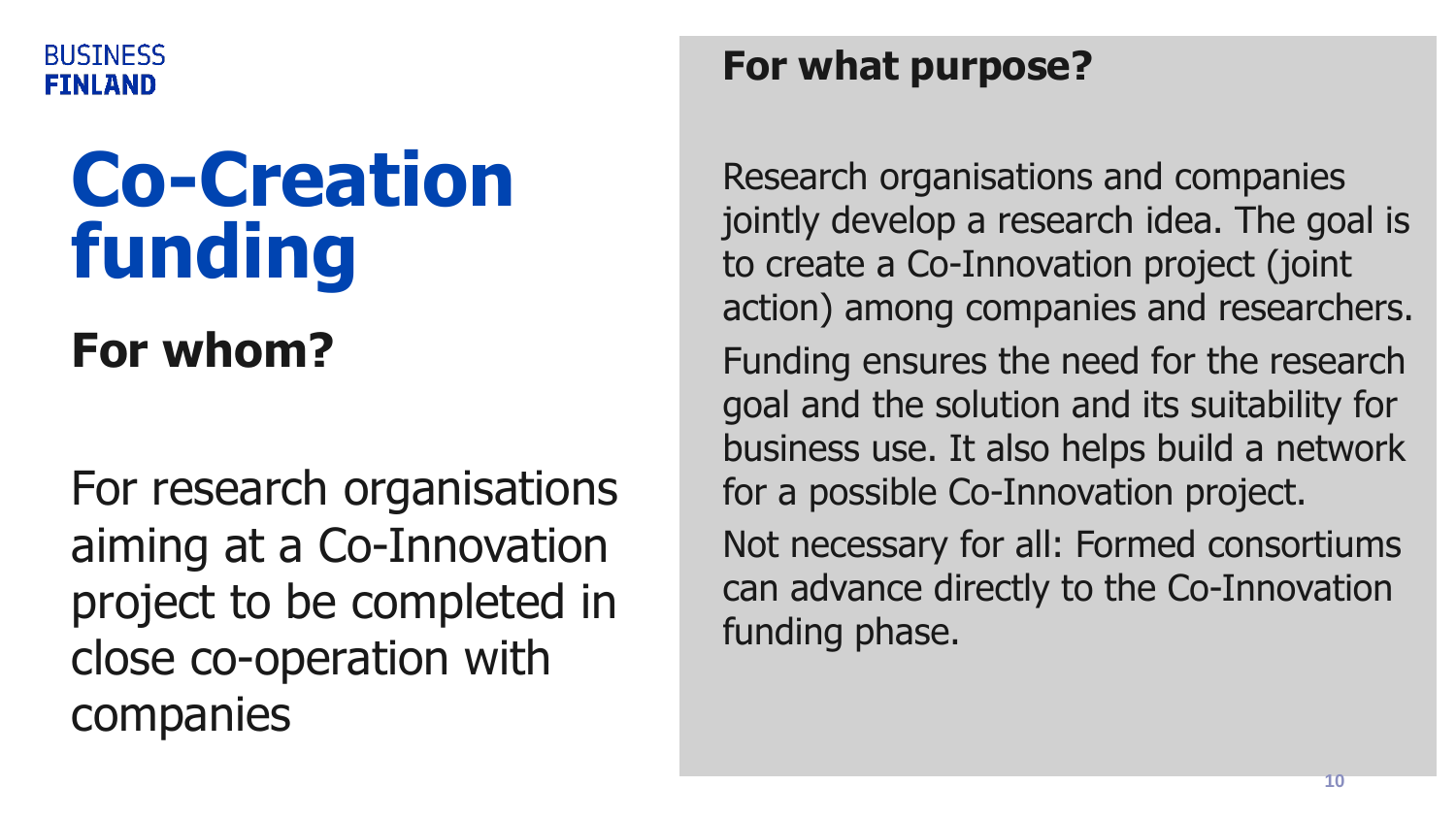

## **Co-Creation funding**

How does it work?

- Funding covers 60% of the project's total expenses
- The maximum size of the project is 100 000 euros.
- Project duration 4–6 months
- Fixed overhead percentage 20% and coefficient for indirect employee costs 50%
- Equipment costs are not accepted
- No application period
- Final report, no audit

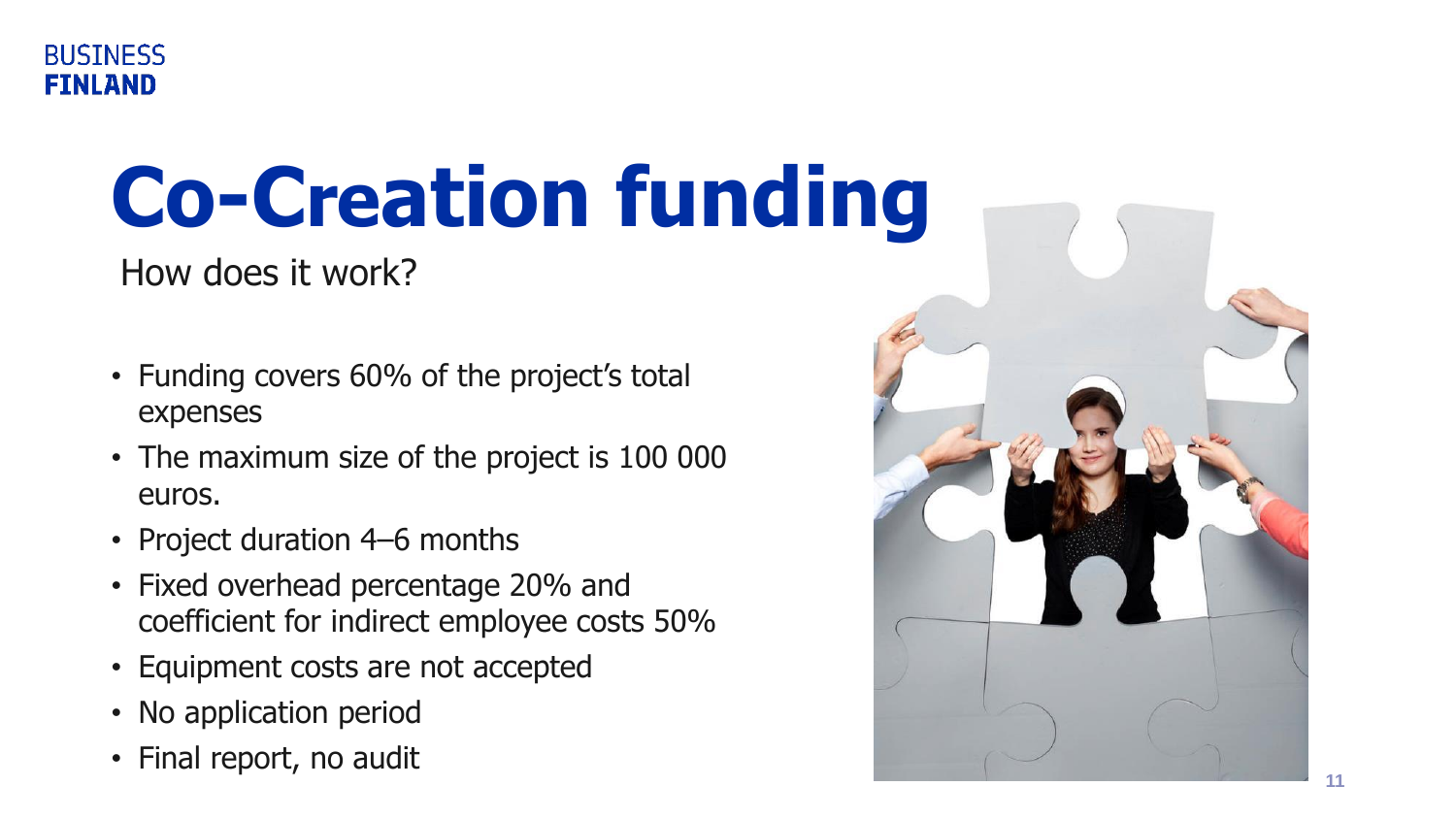#### **BUSINESS FINLAND Applying for Co-Creation funding**

Contact the Research Funding Team of Business Finland and prepare in advance to tell your idea:

previously funded

#### **NEED**  What is the problem solved by the research idea? Has the matter been discussed with companies (which companies)? Are companies willing to participate in development work? Is Co-Innovation Consortium required to stage the company already ready? **BENEFIT**  If your research succeeds, what kind of business opportunities will be created? What is the preliminary estimate based on? What kind of businesses could interest the subject? **SOLUTION**  How is the solution sought (solution model)? **COMPETITION**  Has the subject been studied elsewhere, and where? What's new here? Has this been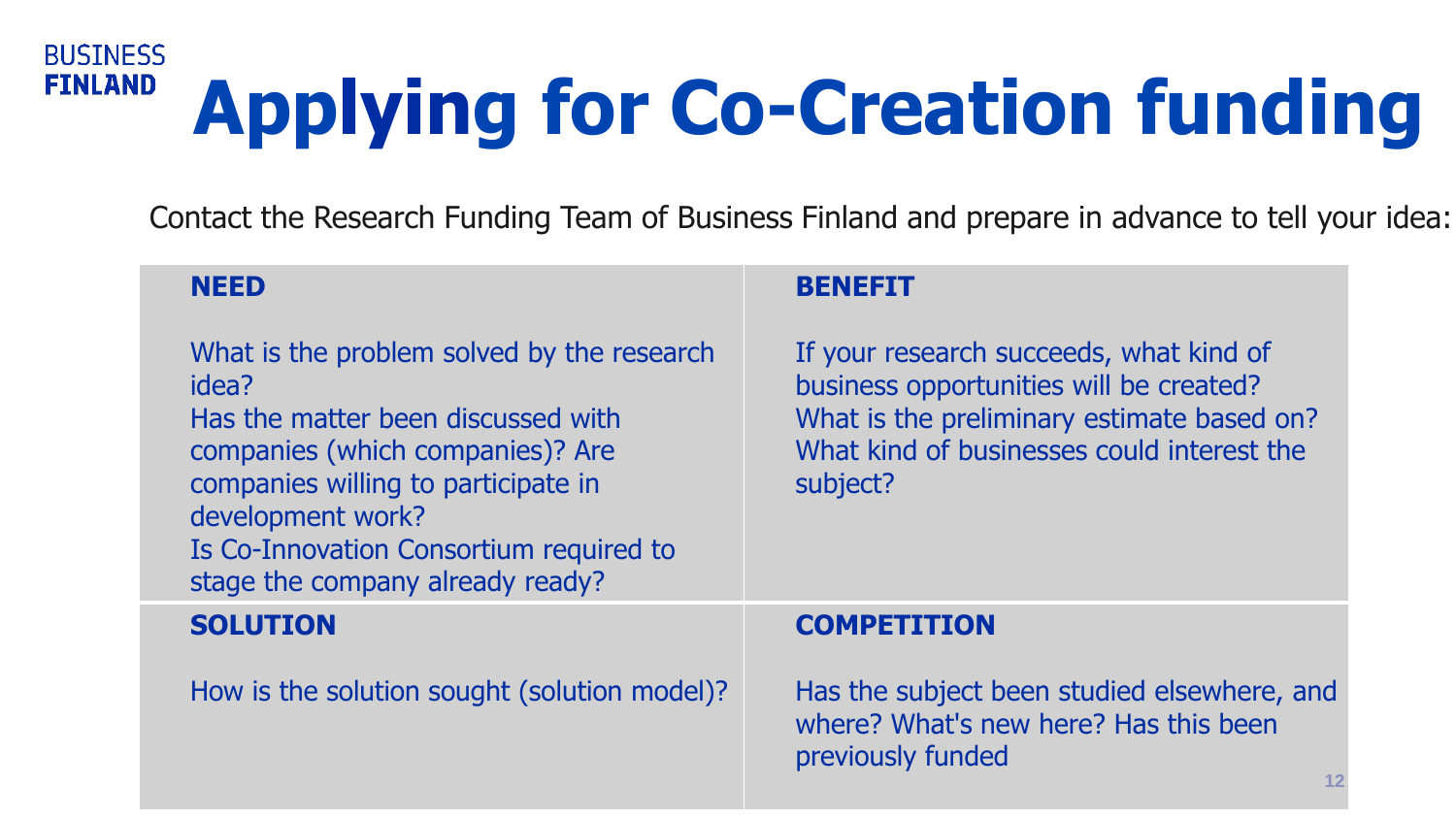#### **BUSTNESS FINLAND**

## **What kind of work is funded in Co-Creation project?**

- The demonstration the relevance of the research idea and the relevant demand for the subject, to further develop and improve the idea
- The creation of an interaction model and a business network as well as an international network needed in research and innovation development (freedom of action in the area, IPR, ...)
- Other matters related to the feasibility of the idea of work
- The application defines the preliminary problem to be solved and its solution model. This idea must be widely utilized.
- The project deepens understanding of the importance of the problem and the solution model and whether it is solving the right problem.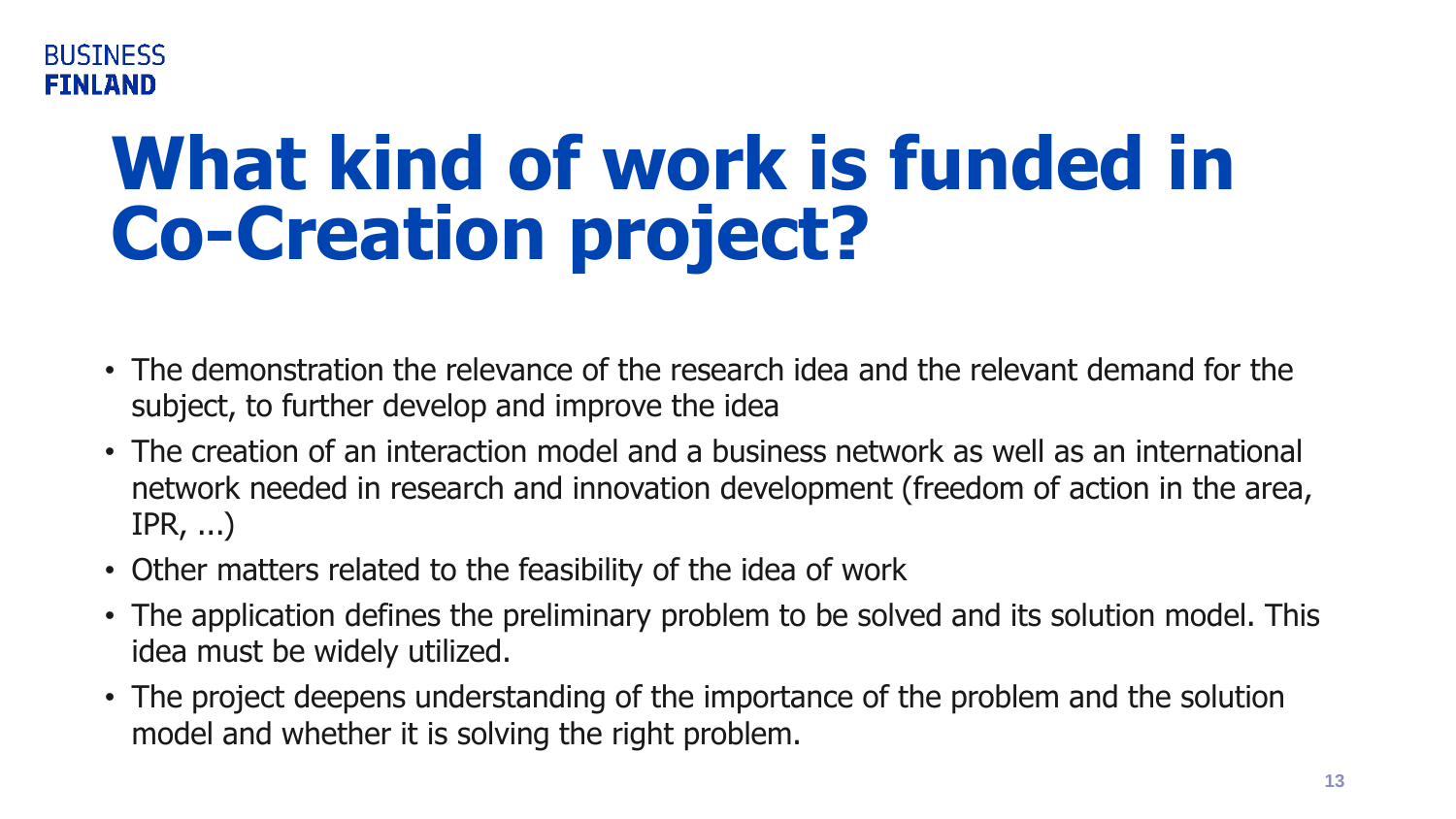## **Co-Creation funding**

### **What are the criteria for the funding?**

- The novelty value and business potential of the idea
- The quality of the plan to determine the relevance of the idea and demand (problem-solution fit)
- The quality of the plan to create cooperation with companies and the R&D consortium

Including Business Finland's strategic and programmes´ themes in the plan will positively influence the evaluation process. **<sup>14</sup>**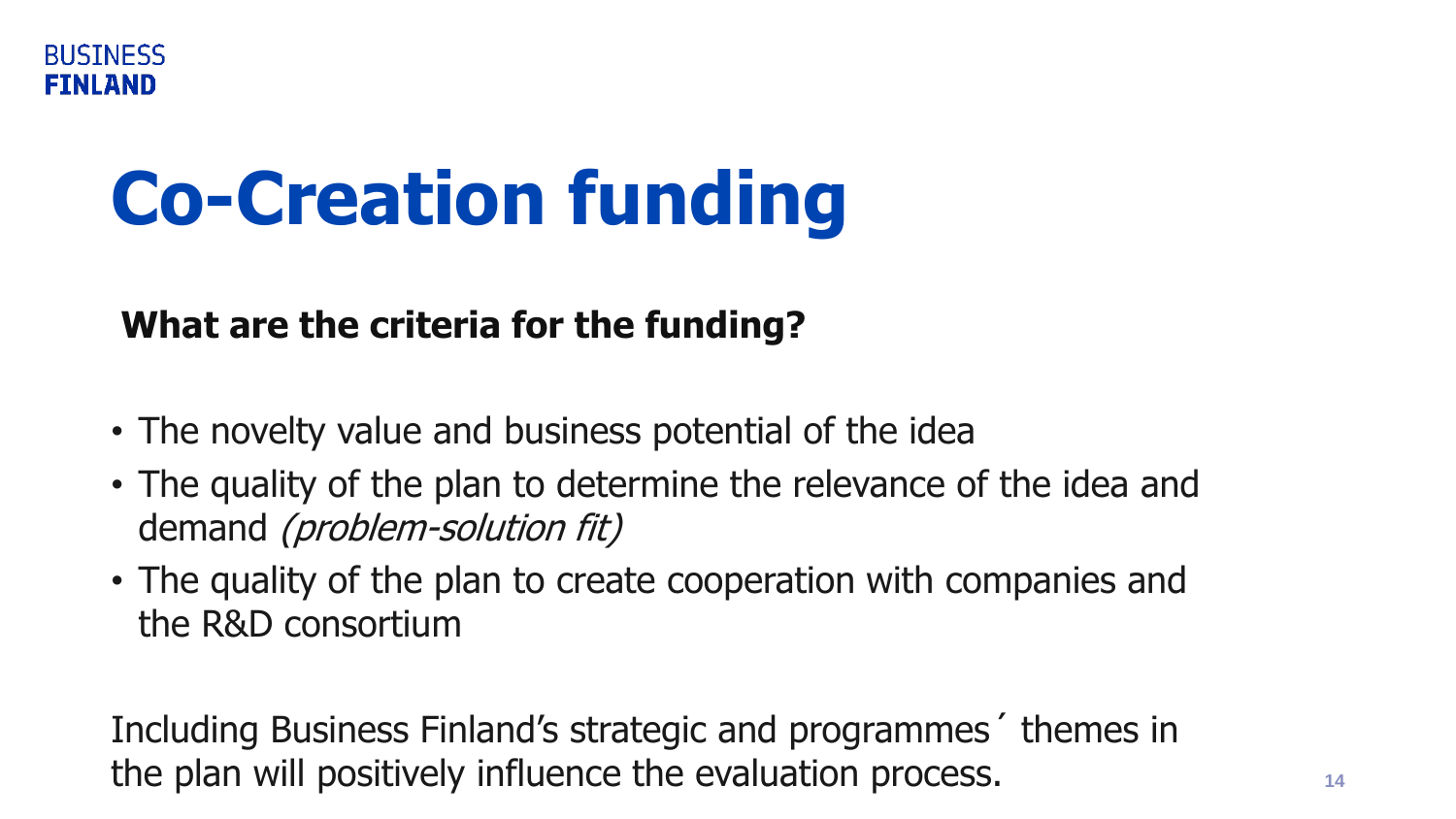## **Co-Innovation funding**

Funding for R&D projects by companies and research organisations, in which they jointly develop new knowledge and innovations for new business needs.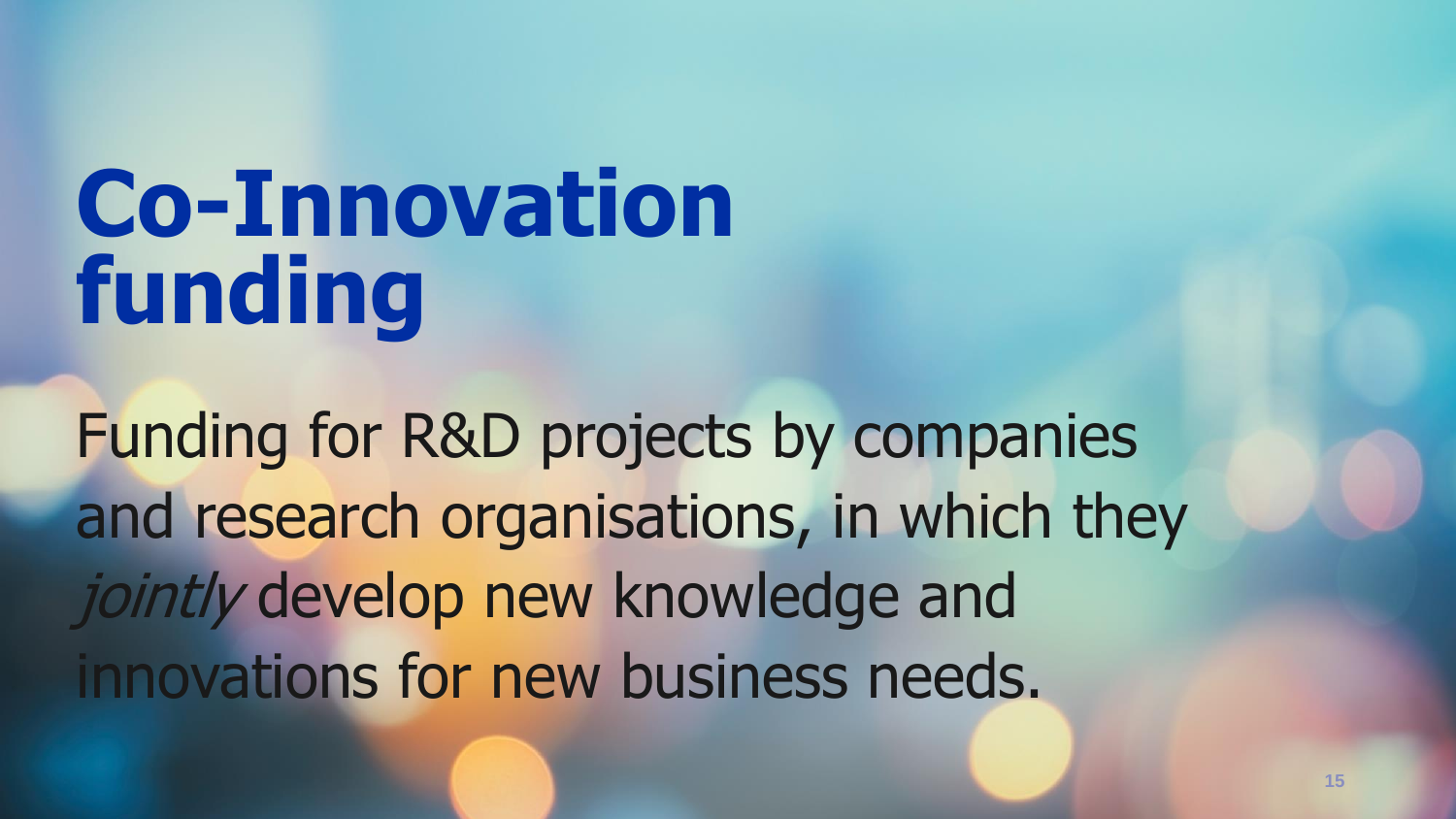### **Co-Innovation funding For whom?**

- For research organisations and companies of all sizes for their joint actions
- Prioritises projects and ecosystems that support SME growth and internationalisation
- Companies can have various roles: either an own R&D project or participating in another organisation's project as a financier, a subcontractor or in any other way

### **For what purpose?**

- Research organisations and companies jointly develop new knowledge and innovations for business needs
- The funding accelerates the use of research knowledge, boosts the creation of new Finnish export products and strengthens networks in ecosystems
- Funding is meant for actions that have either already finalised the Co-Creation phase or for those that are directly ready to start a joint action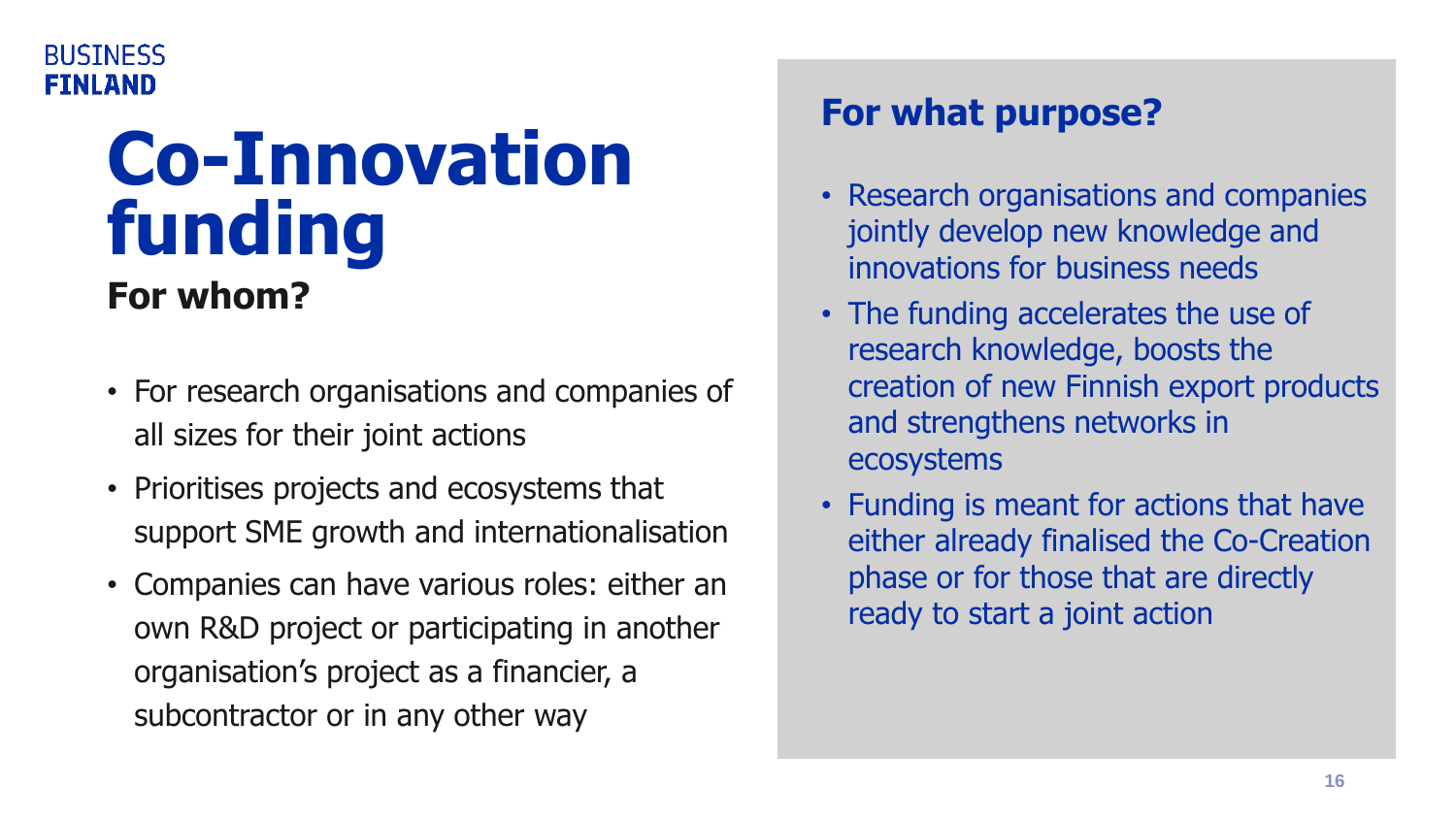

## **How do I apply for Co-Innovation funding?**



- Contact the Research Funding Team of Business Finland
- Prepare to present the consortium and the project plan before applying
- Companies and research organizations send each their own application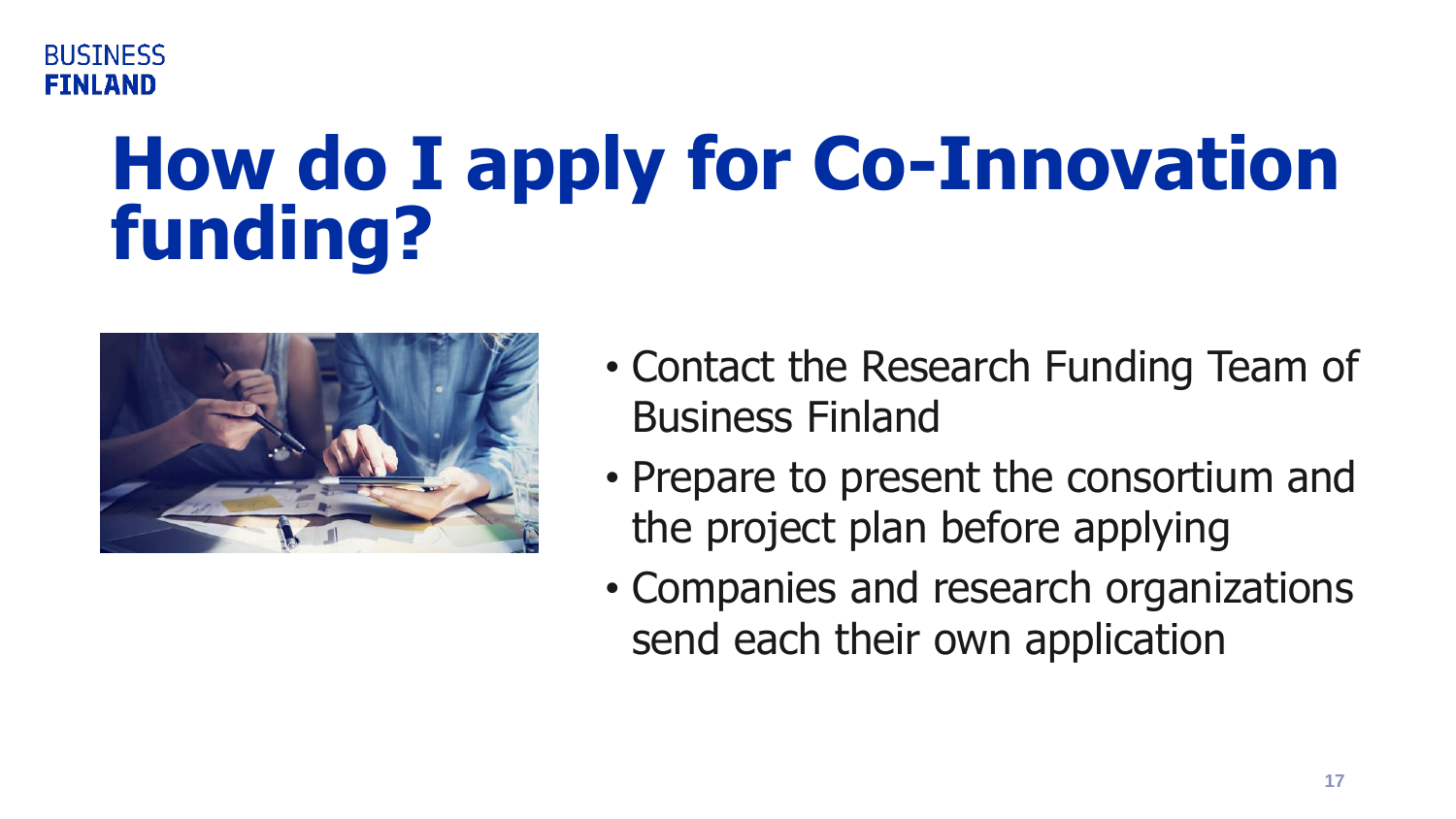## **Co-Innovation funding**

### **How does it work?**

- The goal is an ambitious Co-Innovation joint action
	- The joint action can include multiple research organisations or teams
	- The joint action must include at least one research organization and three companies, of which at least two have applied for funding for their R&D projects from Business Finland.
	- Priority is given to high-quality projects and ecosystems supporting the growth and internationalisation of SMEs
- Company funding is granted in accordance with the regular funding options or levels offered to companies
	- Normal business project evaluation criteria
	- The company must have sufficient resources and self-financing to carry out the project
- All companies make a participation notice to a public research project
- The research projects funding level is 60% and for large international projects 70%
- Maximum duration for the research project is 2 years
- Continuous application time; if necessary, there will be theme calls or submission deadlines **<sup>18</sup>**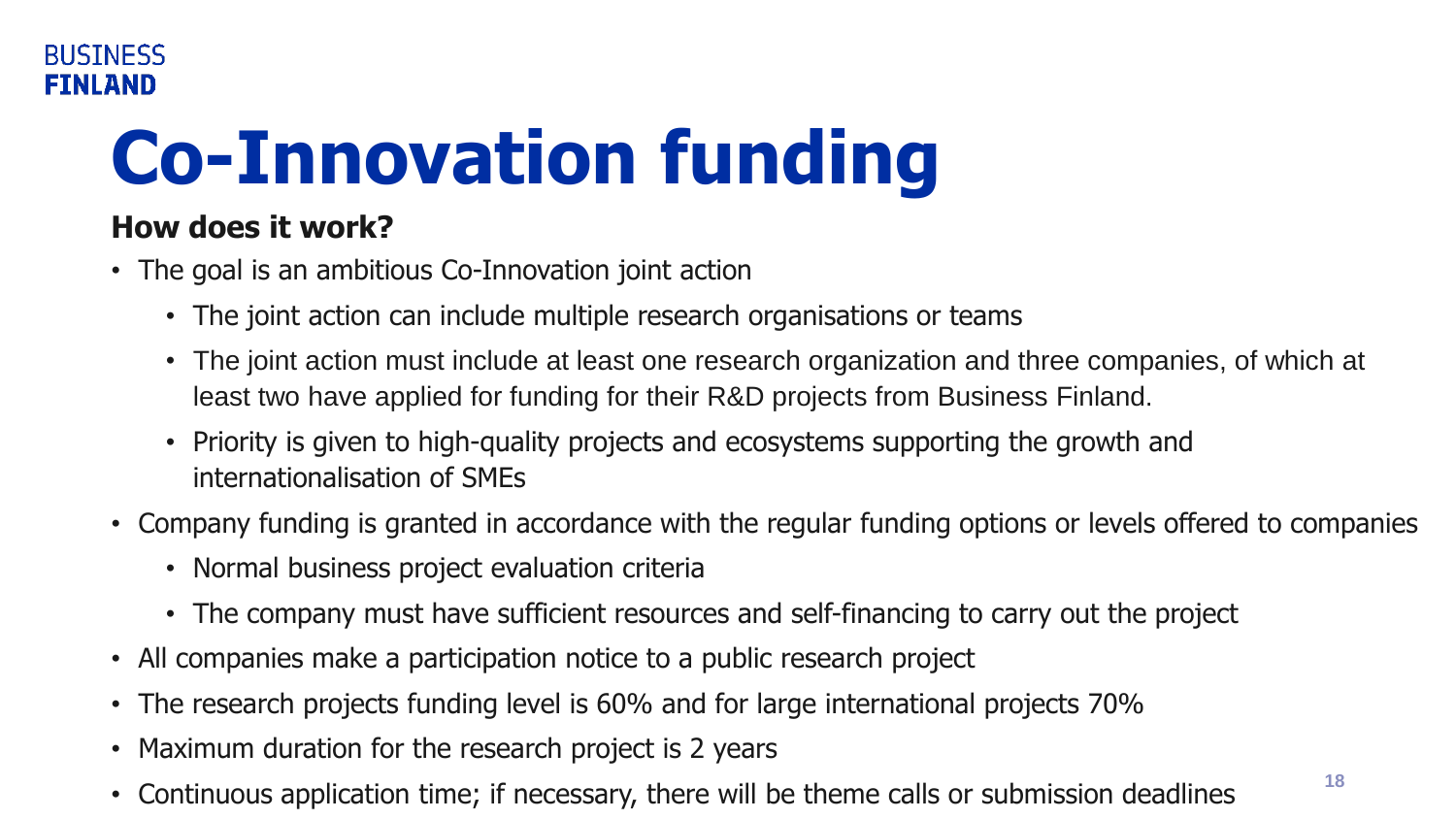## **Co-Innovation funding**

### **What are the criteria for the funding?**

- Proved relevance and demand (problem-solution fit)
- The credibility of the joint action
	- Are the parties to a joint action right to achieve results
	- Is the work distributed in such a way that it makes sense in terms of the results
	- Is the company's investment reasonable in relation to the results to be achieved and the exploitation paths
	- How does the joint action affect the development of SMEs and midcap businesses?
- The novelty value and competitive advantage of the solution model, market potential, societal influence as well as the joint action's international collaboration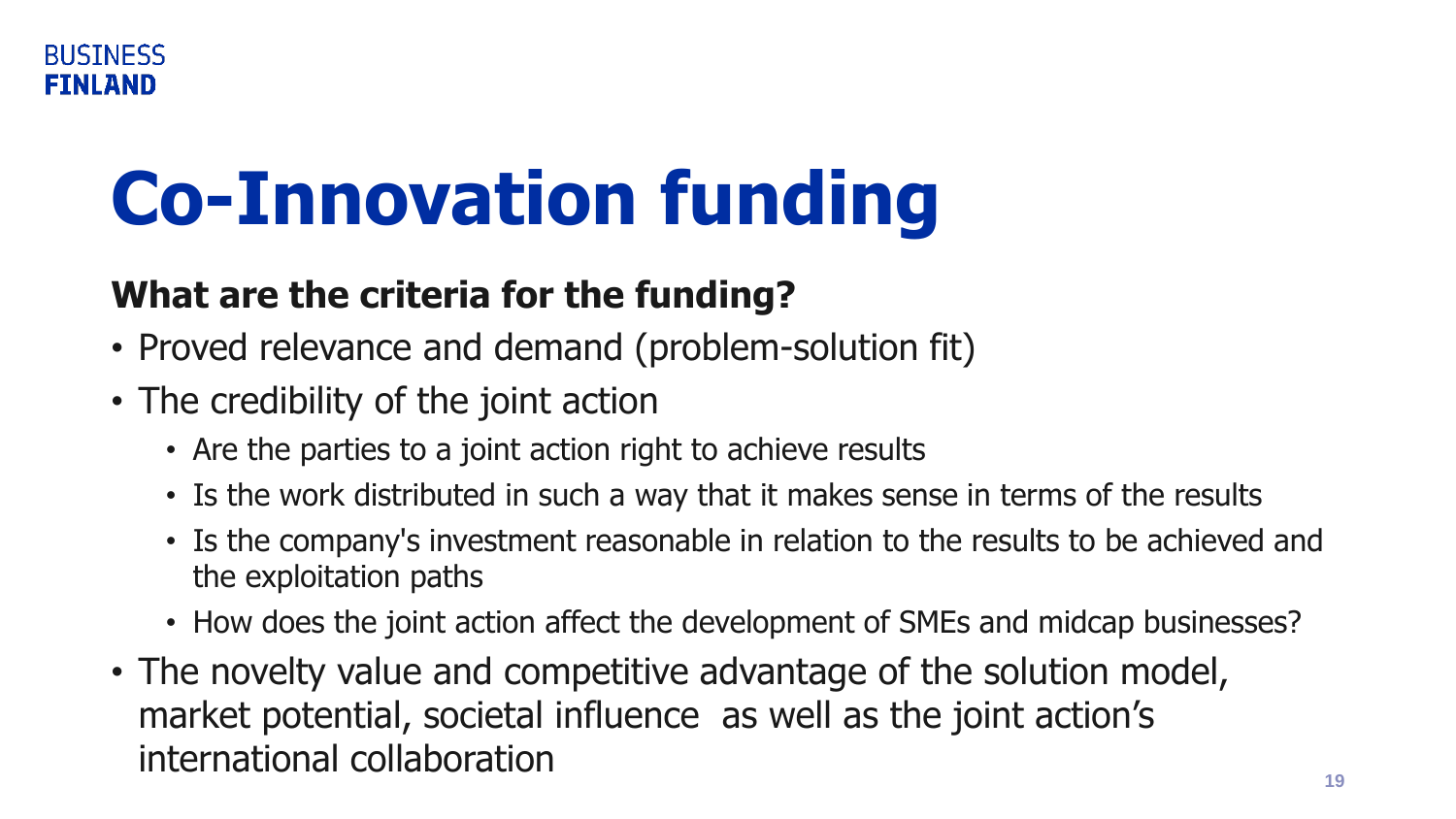## **New business from research ideas funding (TUTLI)**

Funding that helps research organisations prepare for commercialising their research idea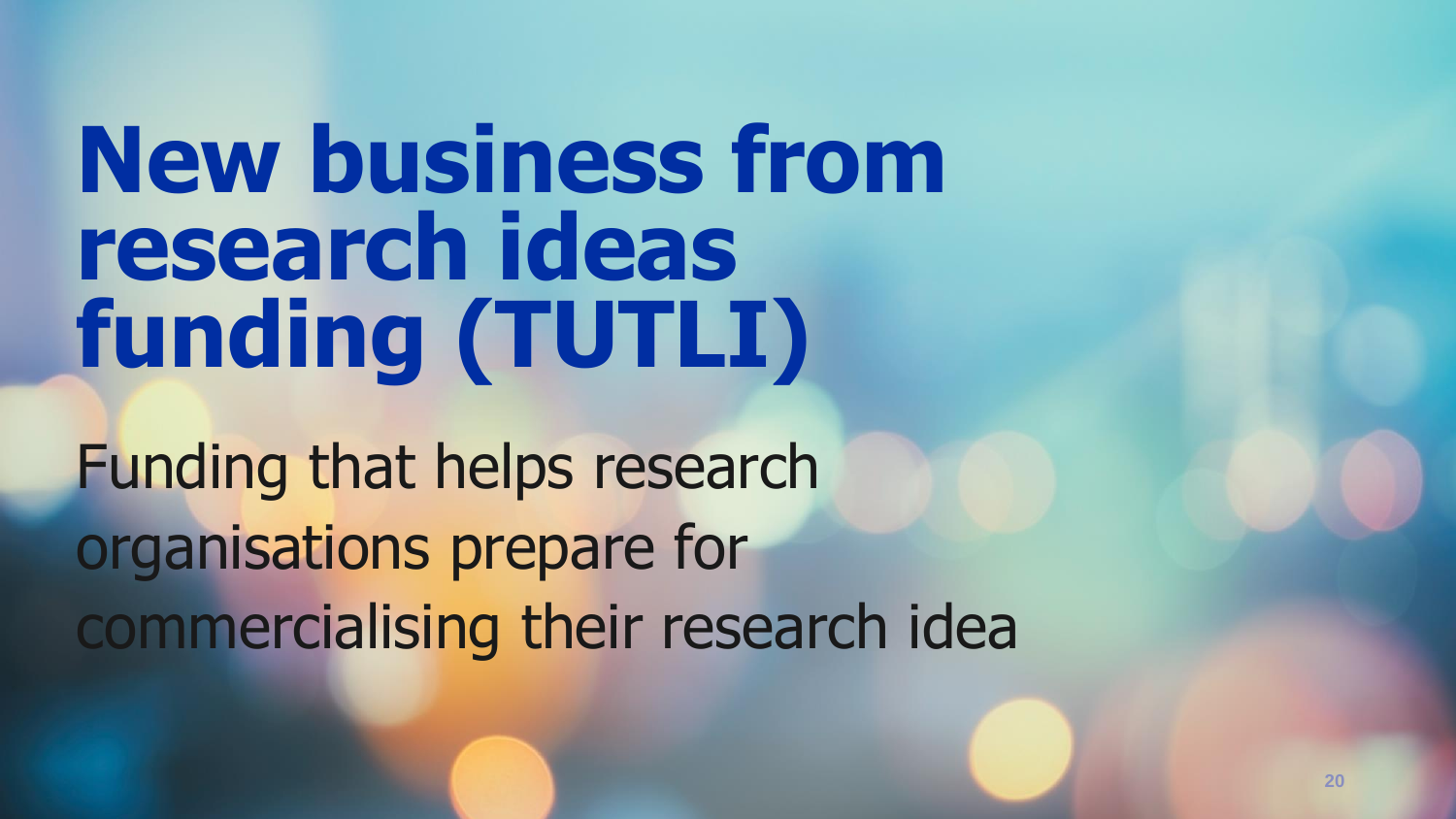#### **BUSTNESS FINLAND**

### **New business from research ideas funding**

**For whom?**

- Funding is intended for research groups and researchers in research organisations, who want to build a new business based on their research and realise their idea by commercialising it
- The researcher will also have the chance to develop his or her own commercialisation expertise

### **For what purpose?**

- Projects by research organisations involving preparations for the commercialisation of an idea, such as innovation searches, the determination of customer value or other analyses, as well as projects involving applied research
- At least 40% of the project costs must be targeted at preparation of commercialisation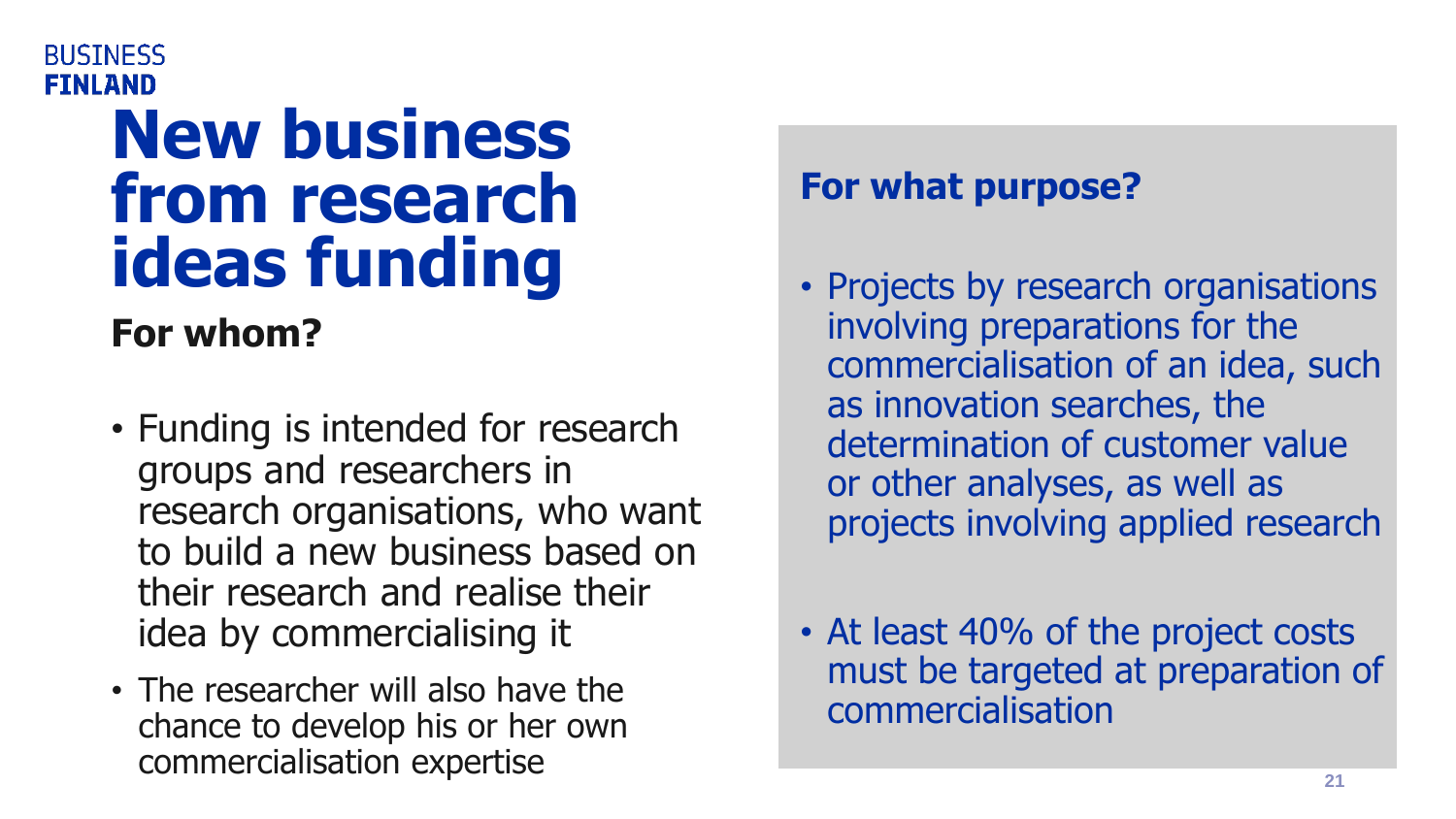

### **New business from research ideas funding**

### **How does it work?**

- Business Finland can fund 70% of the total cost of projects which have high commercial potential and on which the basis for a new business activity can be built.
- The project must have several commercialisation options. The actual commercialisation of the idea will occur either within the new company being formed, or as a new business activity in an existing company.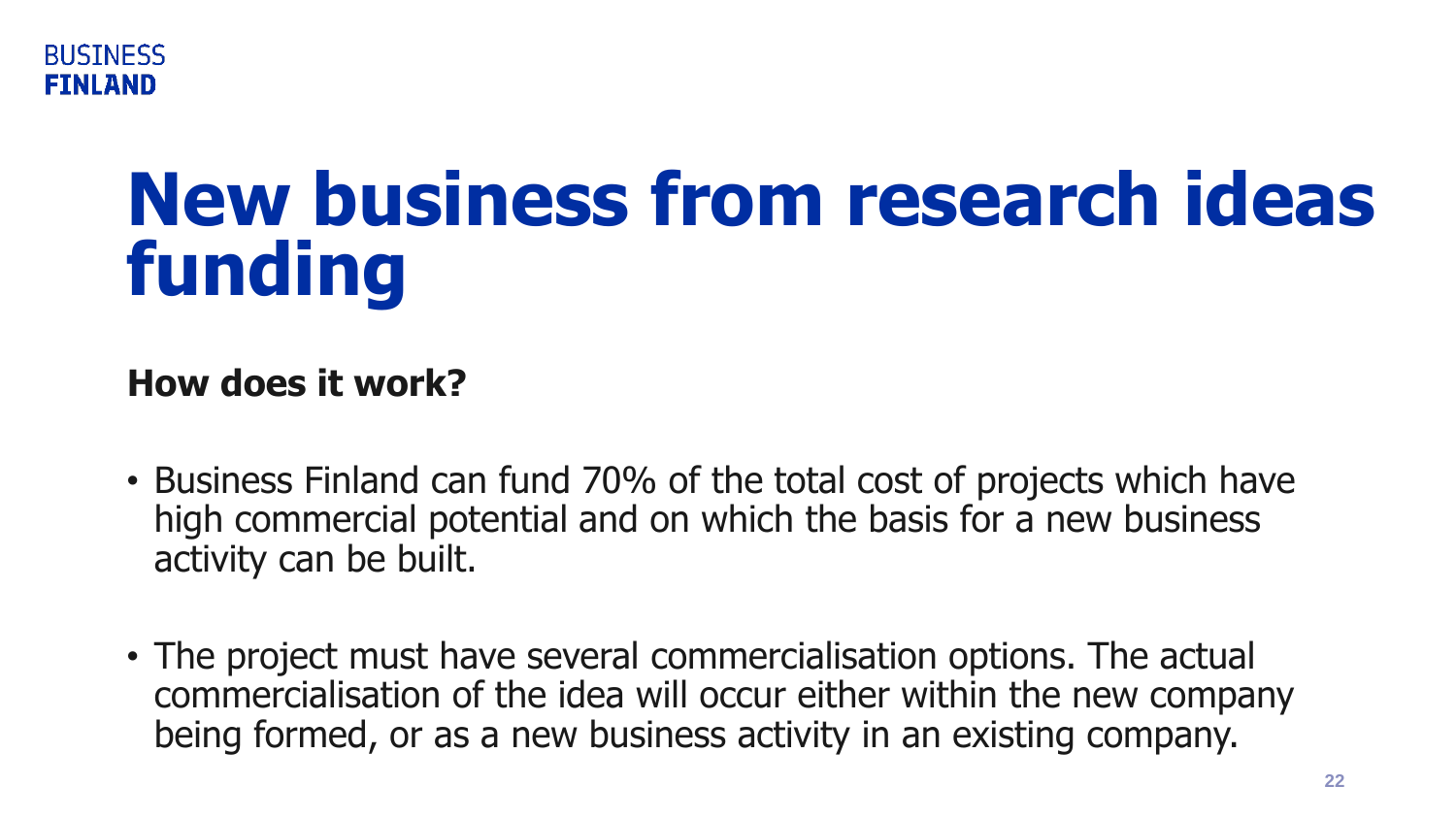

## **New business from research ideas funding**

### **What are the criteria for the funding?**

- The novelty value and challenging nature of the technology or competence to be developed by the research project
- The project's impacts on the development of a major international business and on society
- The role of businesses in the realisation and steering of the project and the utilisation of its results
- The project resources, competence level and international cooperation The team's commercialisation skills tend to present the greatest challenge.